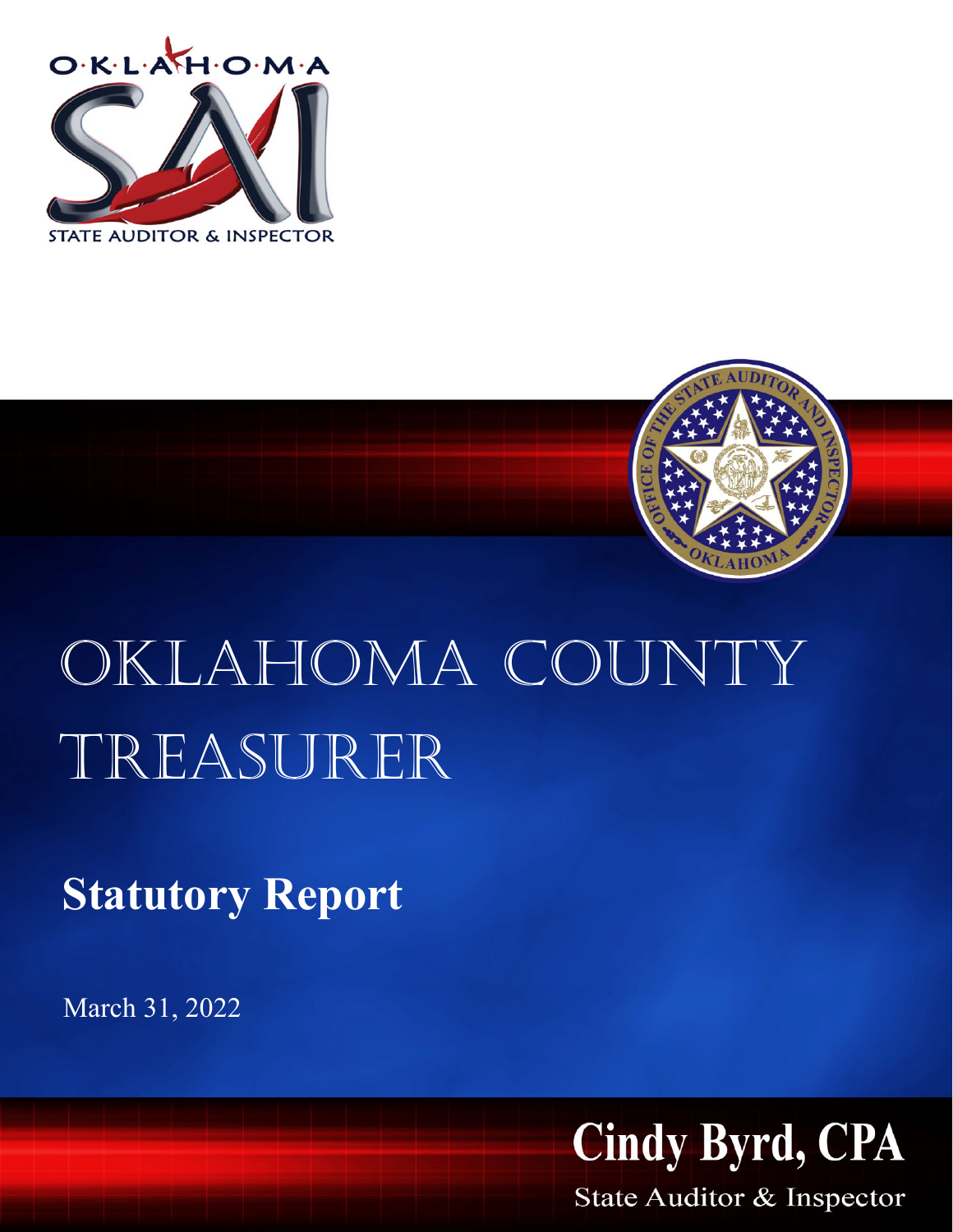### **FORREST "BUTCH" FREEMAN, COUNTY TREASURER OKLAHOMA COUNTY, OKLAHOMA TREASURER STATUTORY REPORT MARCH 31, 2022**

This publication, issued by the Oklahoma State Auditor and Inspector's Office as authorized by 74 O.S. § 212, has not been printed, but is available on the agency's website [\(www.sai.ok.gov\)](http://www.sai.ok.gov/) and in the Oklahoma Department of Libraries Publications Clearinghouse Digital Prairie Collection [\(http://digitalprairie.ok.gov/cdm/search/collection/audits/\)](http://digitalprairie.ok.gov/cdm/search/collection/audits/) pursuant to 65 O.S. § 3-114.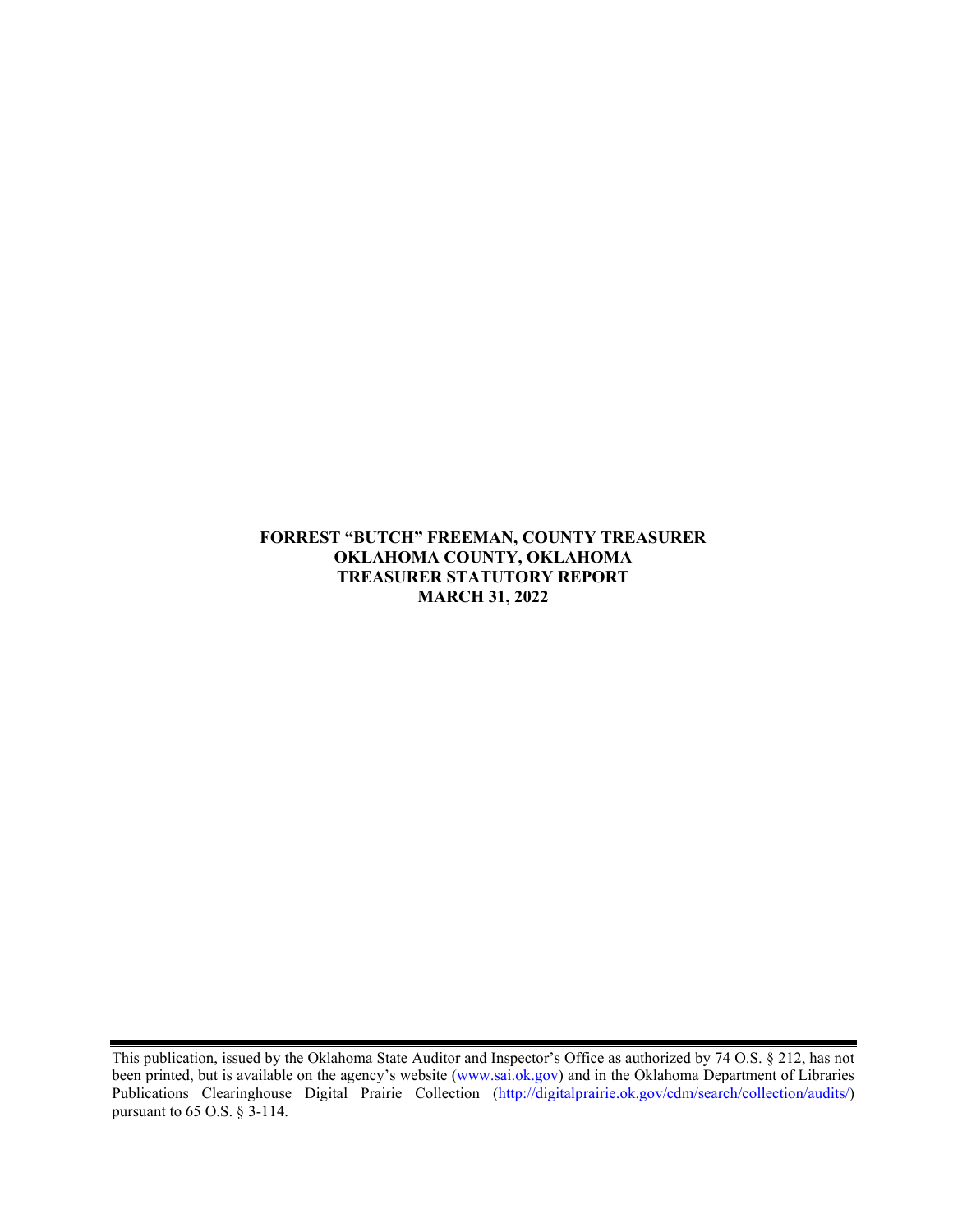

## Cindy Byrd, CPA | State Auditor & Inspector

2300 N. Lincoln Blvd., Room 123, Oklahoma City, OK 73105 | 405.521.3495 | www.sai.ok.gov

June 23, 2022

#### BOARD OF COUNTY COMMISSIONERS OKLAHOMA COUNTY COURTHOUSE OKLAHOMA CITY, OKLAHOMA 73102

Transmitted herewith is the Oklahoma County Treasurer Statutory Report for March 31, 2022. The engagement was conducted in accordance with 74 O.S. § 212.

The goal of the State Auditor and Inspector is to promote accountability and fiscal integrity in state and local government. Maintaining our independence as we provide this service to the taxpayers of Oklahoma is of utmost importance.

We wish to take this opportunity to express our appreciation for the assistance and cooperation extended to our office during our engagement.

Sincerely,

tig Bypcol

CINDY BYRD, CPA OKLAHOMA STATE AUDITOR & INSPECTOR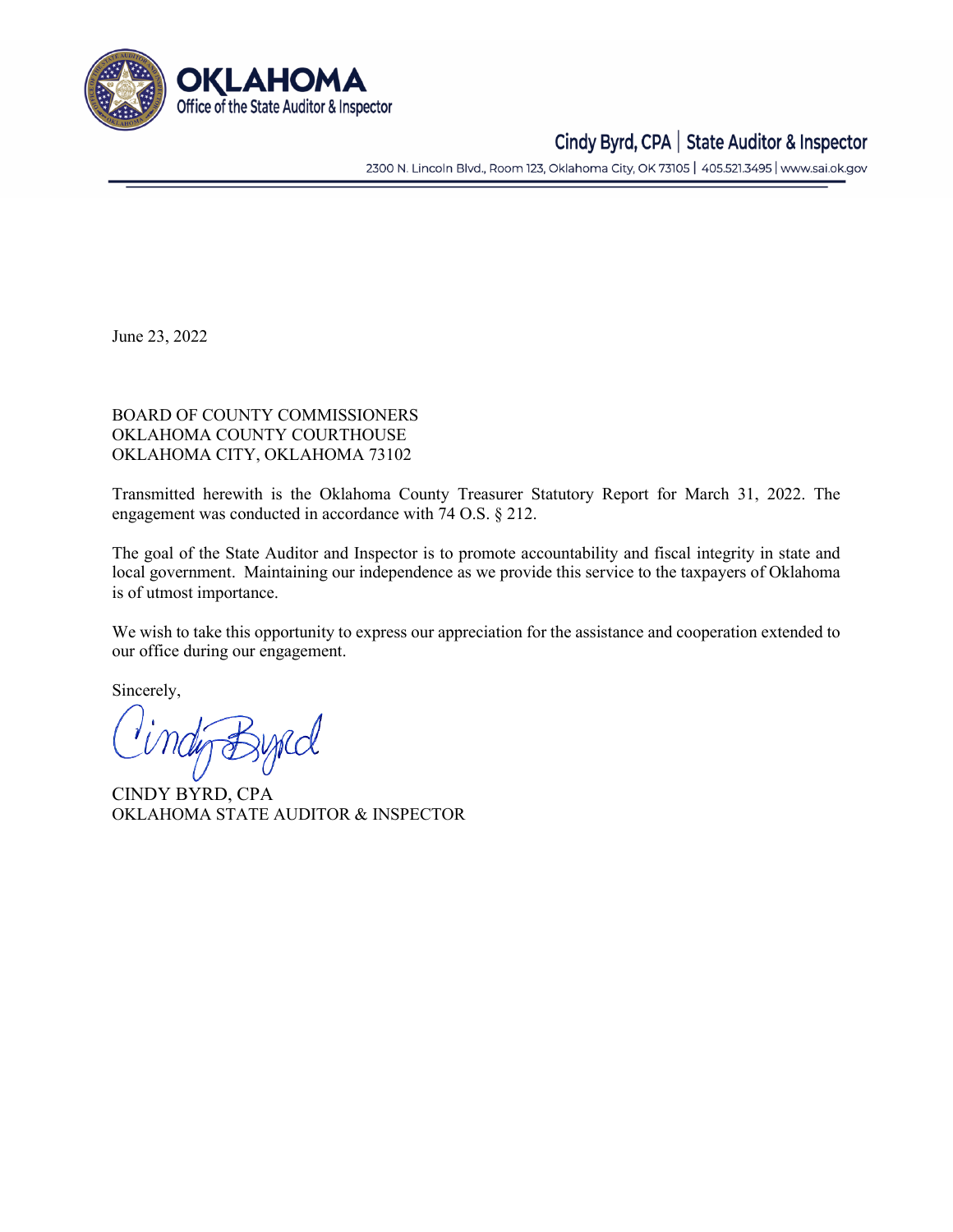

## Cindy Byrd, CPA | State Auditor & Inspector

2300 N. Lincoln Blvd., Room 123, Oklahoma City, OK 73105 | 405.521.3495 | www.sai.ok.gov

Forrest "Butch" Freeman, Oklahoma County Treasurer Oklahoma County Courthouse Oklahoma, Oklahoma 73102

Dear Mr. Freeman:

For the purpose of complying with 74 O.S. § 212, we have performed the following procedures:

- Determine whether bank reconciliations are properly performed, visually verify the certificates of deposit, and confirm the investments.
- Determine whether subsidiary records are reconciled to the general ledger.
- Determine whether deposits and invested funds are secured by pledged collateral.

All information included in the bank reconciliations, the investment ledger, the subsidiary ledgers, and the general ledger is the representation of the County Treasurer.

Our county treasurer statutory engagement was limited to the procedures performed above and was less in scope than an audit performed in accordance with generally accepted auditing standards. Accordingly, we do not express an opinion on any basic financial statement of Oklahoma County.

Based on our procedures performed, there were no exceptions noted.

This report is intended for the information and use of the management of the County. This restriction is not intended to limit the distribution of this report, which is a matter of public record.

CINDY BYRD, CPA OKLAHOMA STATE AUDITOR & INSPECTOR

June 21, 2022